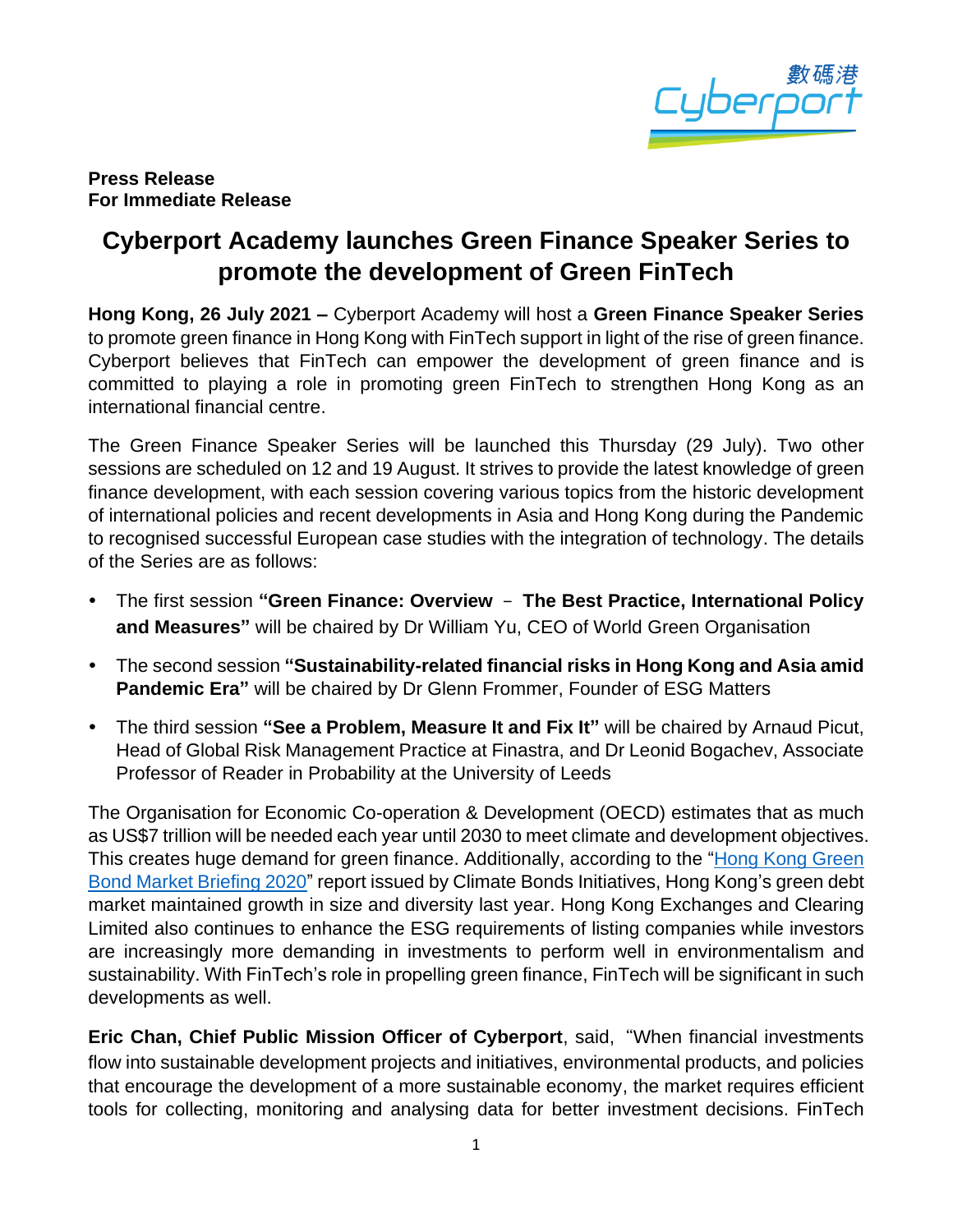

delivers such solutions. Cyberport has a good number of community members focused on green FinTech and will play a key role in promoting Hong Kong as a leading and green FinTech hub."

Cyberport is a member of the Working Groups under the newly established Centre for Green and Sustainable Finance by the Hong Kong Monetary Authority-led Green and Sustainable Finance Cross-Agency Steering Group. With the objective of helping the financial industry manage the risks and capture the opportunities presented by combating climate change, the Centre is a cross-sector platform which coordinates the efforts of financial regulators, Government agencies, industry stakeholders and academia in capacity building, thought leadership and policy development. It will also serve as a repository for resources, data and analytics which supports the transition to more sustainable development.

**Arnaud Picut, Head of Global Risk Management Practice at Finastra,** said, "There will be no progress in green finance without a strong FinTech community. Cyberport is making a lot of progress and has taken green finance as one of the major streams of development. With a strong investment and focus from different government bodies, Hong Kong will catch up quickly with the leader. Financial institutions can employ FinTech within green finance operations to better analyze costs and efficiency and increase data authenticity."

**Dr William Yu, Chief Executive Officer of World Green Organization,** said, "Green finance helps provide funds to address different environmental challenges, turning them into investment opportunities via structural financial activities and instruments. With the advancement in technology experienced in FinTech, technology will play a key role in shaping our future financial services. For example, blockchain applications will enhance transparency in sustainability efforts, creating reliable records in environmental projects. UN Sustainable Development Goals (SDGs) could also be a reference, and serves as a universal agenda that applies to all countries at the national and local level."

**Dr Glenn Frommer, Founder of ESG Matters**, a Cyberport incubatee**,** said, "With green finance growing rapidly, its potential as the next frontier in the FinTech ecosystem is unquestionable. FinTech is a critical enabler for green finance, starting with the mass of ESG data needed to be considered for financial investments. We are hopeful that ESG data quality and availability will improve. With the continued growth of green and sustainable finance, we will likely see further development of the green FinTech landscape globally."

Registration for the event can be completed through Cyberport [Academy's website](https://academy.cyberport.hk/empowerment) five days in advance at the latest. The sessions will be free and have duration of 1–1.5 hours. Any enquiries should be directed towards [training@cyberport.hk.](mailto:training@cyberport.hk)

###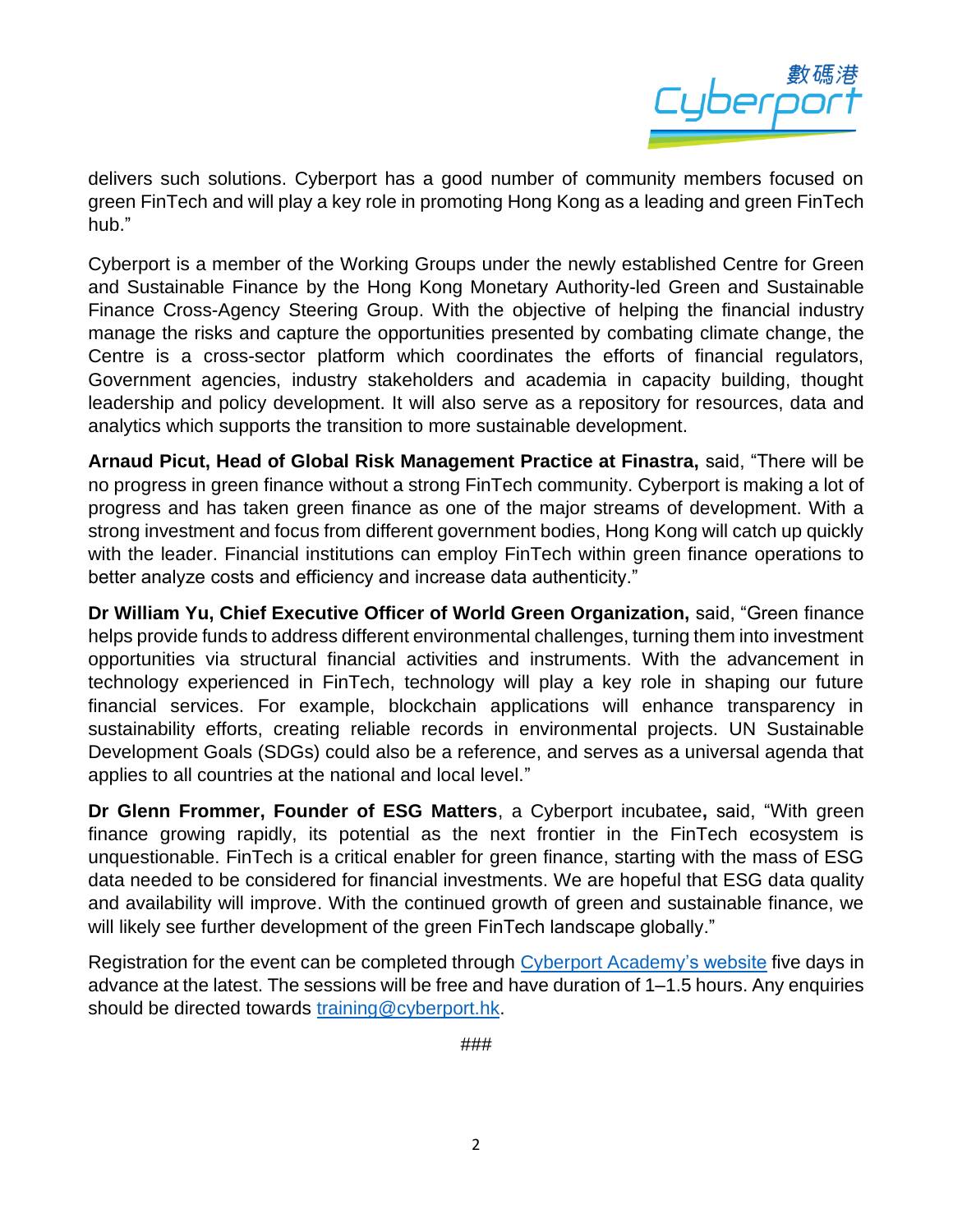

For high resolution photos, please download via this [link.](https://drive.google.com/drive/folders/1QqC_Cty3mLoleHytRZapNrH0bQVj6OQz?usp=sharing)



**Eric Chan, Chief Public Mission Officer of Cyberport,** says Cyberport has a good number of community members focused on green FinTech and will play a key role in promoting Hong Kong as a leading green FinTech Hub.



**Dr William Yu, Chief Executive Officer of World Green Organisation,** mentions that with the advancement in technology experienced in FinTech, technology will play a key role in shaping our future financial services.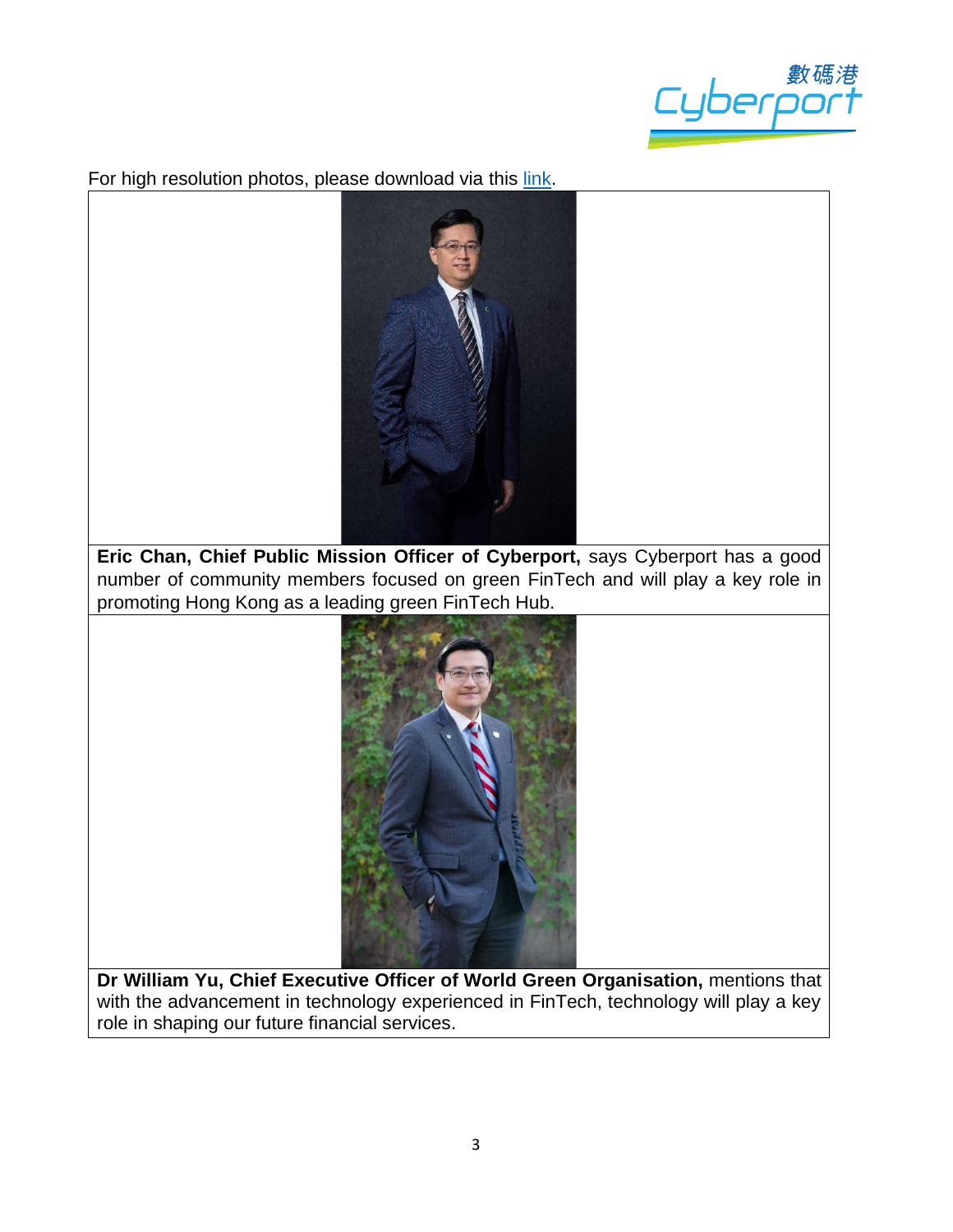



**Arnaud Picut, Head of Global Risk Management Practice at Finastra,** shares that there will be no progress in green finance without a strong FinTech community.



**Dr Glenn Frommer, Founder of ESG Matters,** highlights that FinTech is a critical enabler for green finance, starting with the mass of ESG data needed to be considered for financial investments.

For media enquiries, please contact:

**Yuan Tung Financial Relations** Agnes Yiu Tel: 3428 5690 Email: [ayiu@yuantung.com.hk](mailto:ayiu@yuantung.com.hk)

**Cyberport**

Billy Ng Tel: (852)3166 3613 Email: [billyng@cyberport.hk](mailto:billyng@cyberport.hk)